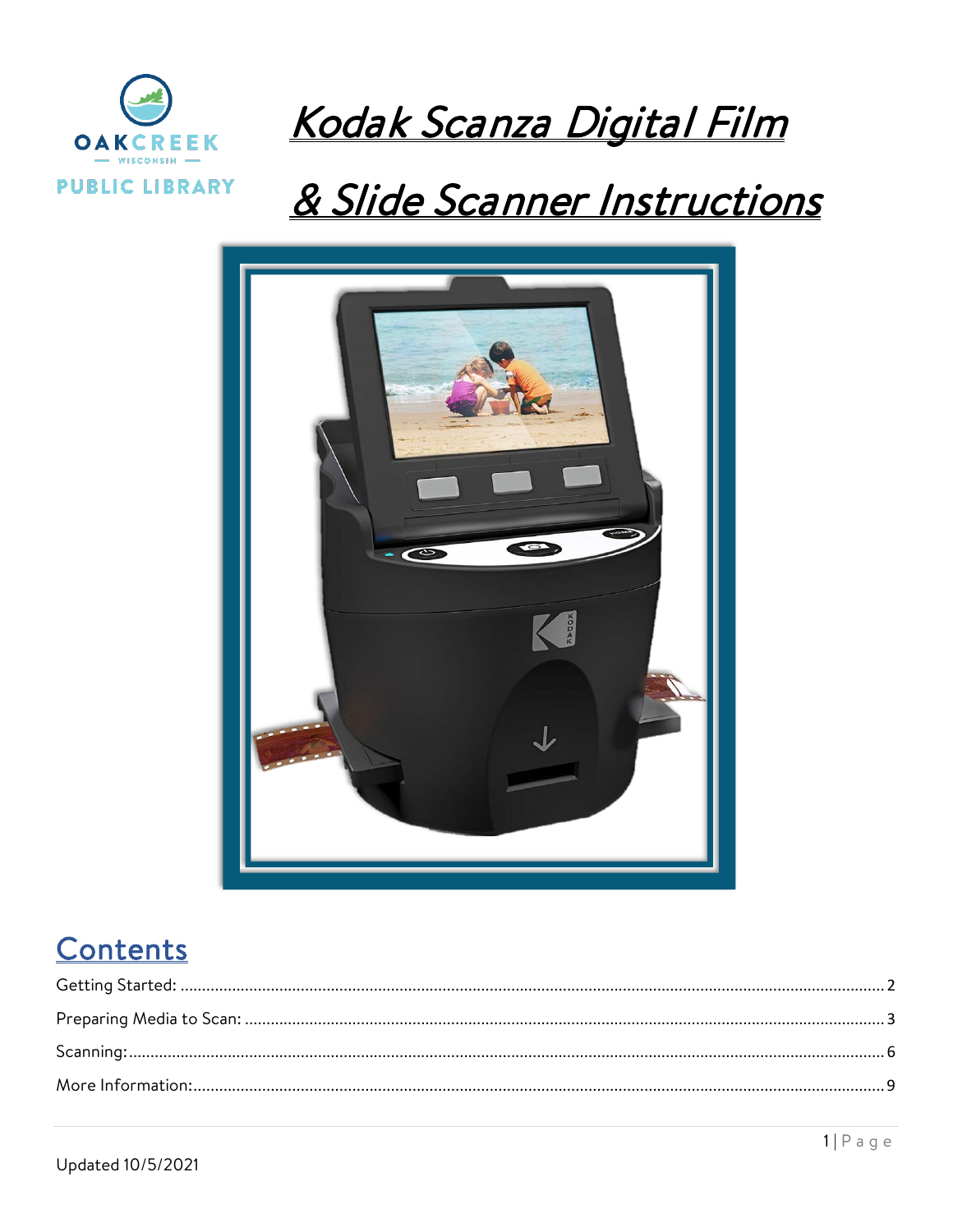# <span id="page-1-0"></span>Getting Started:

The Kodak Scanza Digital Film & Slide Scanner is designed to digitize your 35mm, 126, 110, Super 8, and 8mm film negatives and slides. Oak Creek Public Library provides the scanner, SD card, adapter trays, inserts, USB/mini-USB connector cable, and cleaning brush.

## **You will need:**

- Your personal slides, negatives, and/or film
- Storage space
	- o If you do not have enough space on your PC, you can purchase USB flash drives or hard drives from stores like Amazon, Target, Walmart, OfficeMax, or Best Buy.
	- o Alternatively, you can upload your finished product to the Cloud (e.g., Google Drive or Dropbox).

### **What you can do with the Kodak Scanza Digital Film & Slide Scanner:**

- Easily convert slides, film negatives, and Super 8 to JPEGs.
- Adjust the scanning resolution, image brightness, and coloration.
- Store and preserve your treasured memories for later viewing.

#### **Scanner Parts**

- Film feed
- Tilt-up LCD screen

#### **Buttons**

- 1. Power button: press and hold to turn the device on and off
- 2. Capture button (camera icon): captures the image or brings up the capture view screen
- 3. Home button: takes you to the Home screen
- 4. Function keys (soft keys): each function is indicated by the text that will appear on the screen above the corresponding key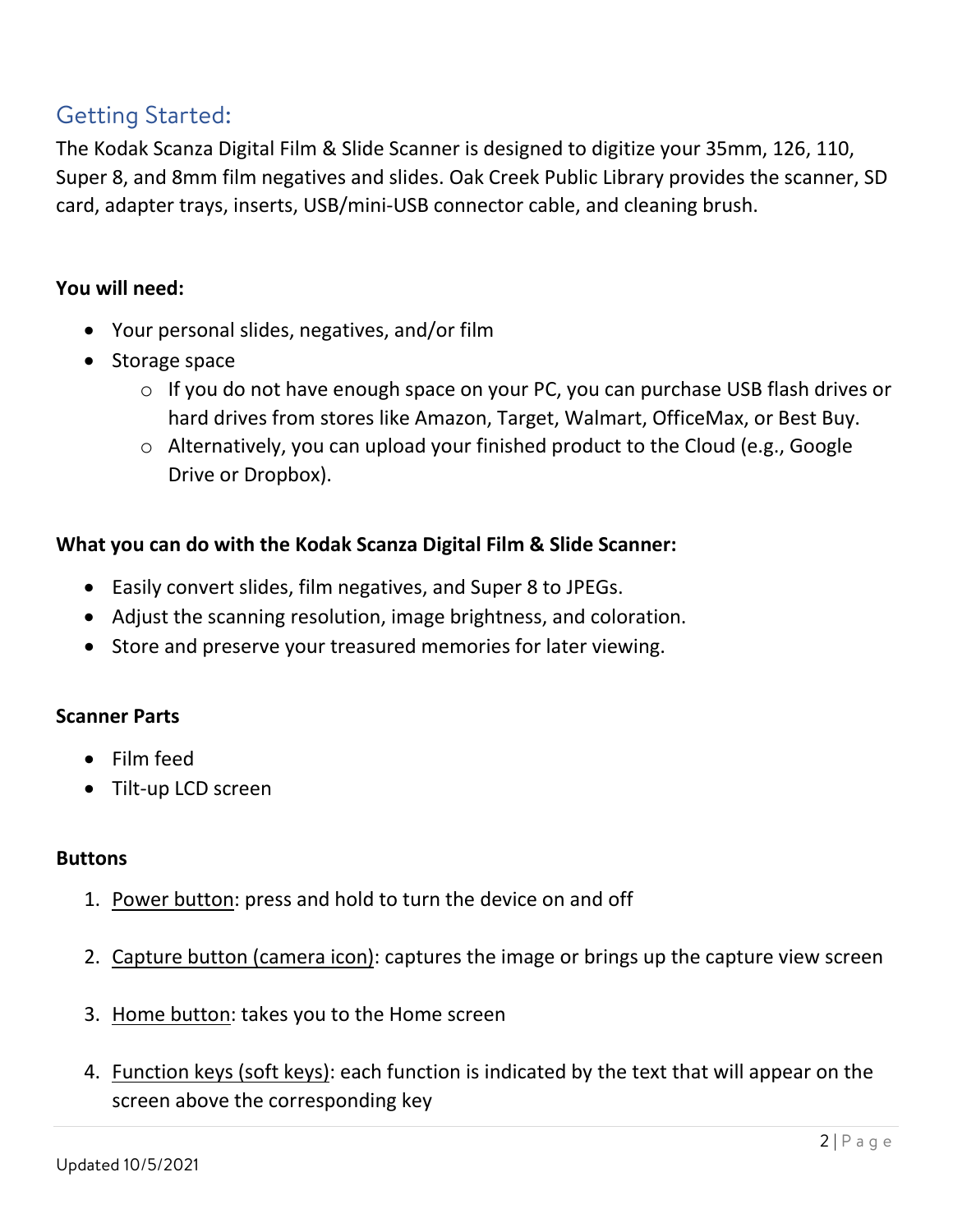# <span id="page-2-0"></span>Preparing Media to Scan:

Before using the scanner, make sure that the SD card provided by the library is already inserted into the back of the scanner. If it is not inserted, then the scanner will not work. Also make sure that the mini-USB plug is connected to the appropriate port on the back of the scanner with the USB plug on the other end of the cable connected to the computer. This is how the scanner receives power to turn on.

Load your film or slide into the appropriate adapter then insert the adapter according to the Tray Directory in this instructional booklet or by navigating to Home > Settings > Film Tray. Each adapter tray and insert is clearly marked and numbered.

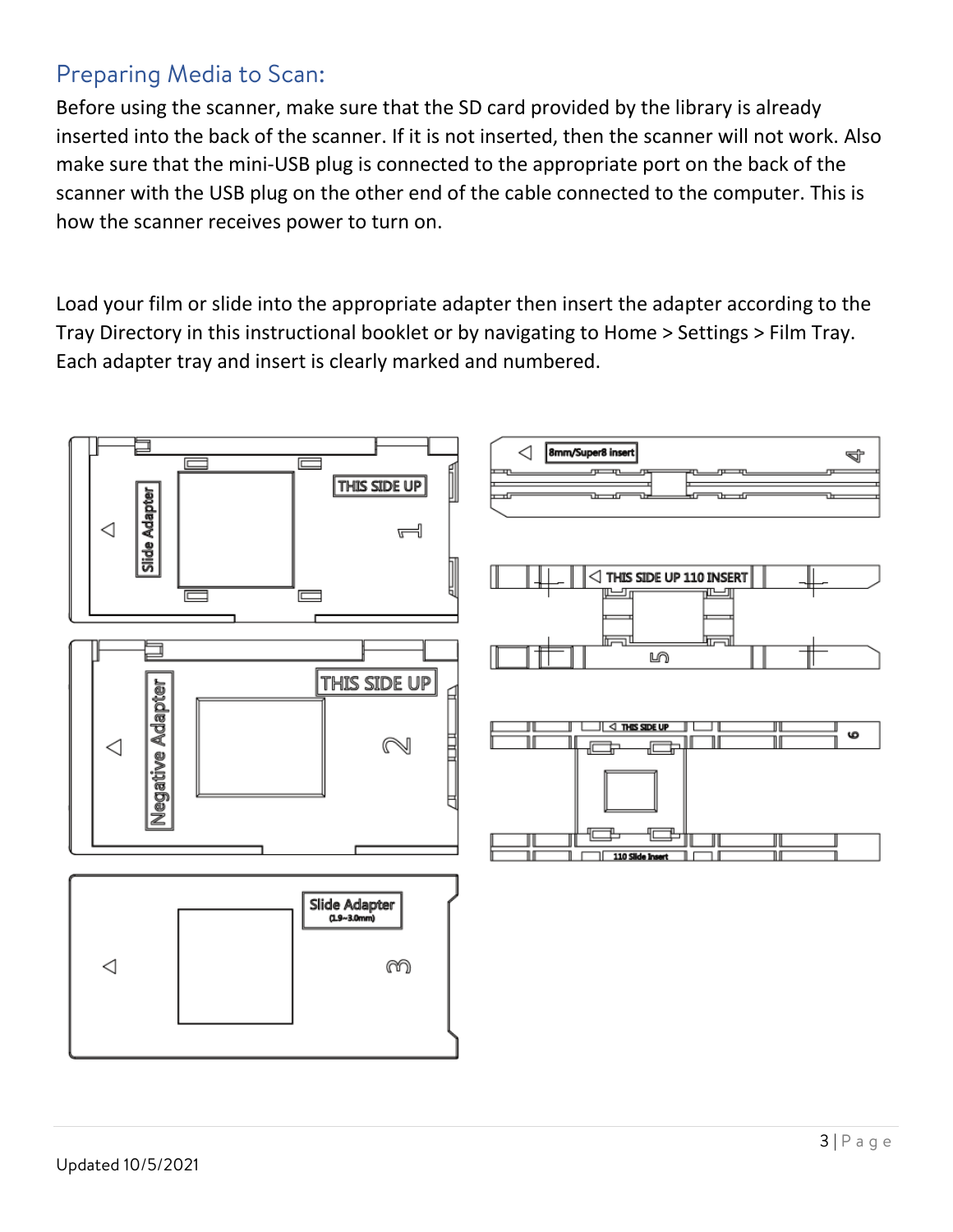# **TRAY DIRECTORY**

| <b>FILM</b><br><b>TYPE</b> | <b>FILM TYPE</b>       | <b>ADAPTER</b><br><b>NEEDED</b> | <b>INSERT</b><br><b>NEEDED</b> |
|----------------------------|------------------------|---------------------------------|--------------------------------|
| Negative                   | Color Negative 135     | No. 2                           | None                           |
|                            | Color Negative 126     | No. 1                           | None                           |
|                            | Color Negative 110     | No. 2                           | No. 5                          |
| Slide                      | Slide Positive 135     | $No.1*$                         | None                           |
|                            | Slide Positive 126KPK  | $No.1*$                         | None                           |
|                            | Slide Positive 110     | $No.1*$                         | No. 6                          |
|                            | Slide Positive Super 8 | None                            | No. 4                          |
|                            | Slide Positive 8MM     | None                            | No. 4                          |
| Black &                    | Black & White 135      | No. 2                           | <b>None</b>                    |
| White                      | Black & White 126KPK   | No. 1                           | None                           |
|                            | Black & White 110      | No. 2                           | No. 5                          |

\*Note: Use adapter #3 for slides with a thicker casing (plastic).

Use adapter #1 for slides with a thin cardboard casing.

| Slides       | 35 <sub>mm</sub>               | 110                          | <b>110</b>   | 126   | 127                      |
|--------------|--------------------------------|------------------------------|--------------|-------|--------------------------|
| <b>Mount</b> | $2^{\prime} \times 2^{\prime}$ | $2^{\circ} \times 2^{\circ}$ | $T \times T$ | 2"x2" | $2^{\nu} \times 2^{\nu}$ |
| Film Size    | 24x36mm                        | 13x17mm                      | 13x17mm      |       | 28x28mm   40x40mm        |

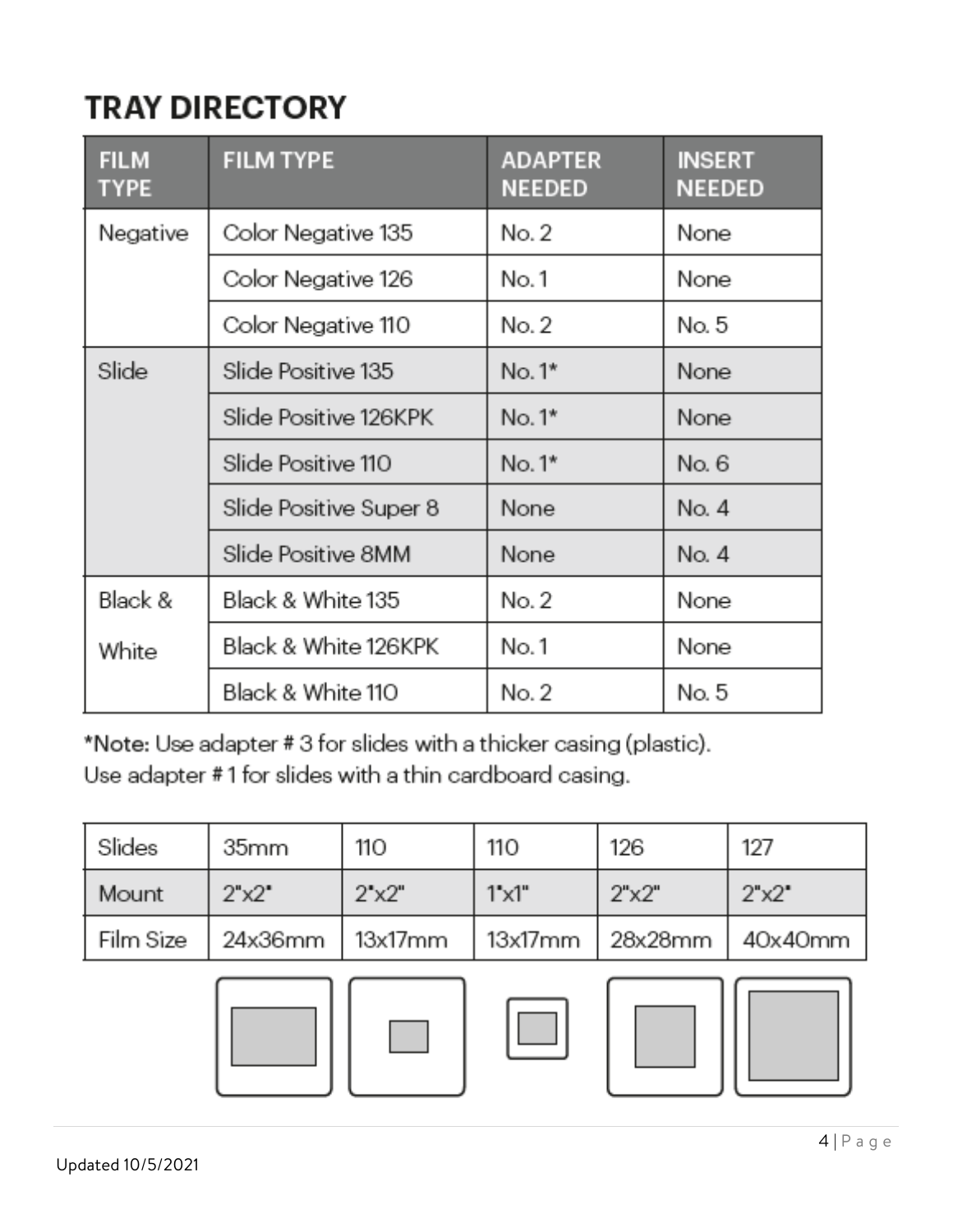



This film scanner features speed-load adapters to make scanning easy and straightforward. Simply push them into the device until you hear a click, and you can feed in slides or negatives one after the other without needing to remove and reload the adapters.

K

Note: When loading 8mm film, always ensure that the side ridges are facing to the right side of the adapter, towards where the number is written.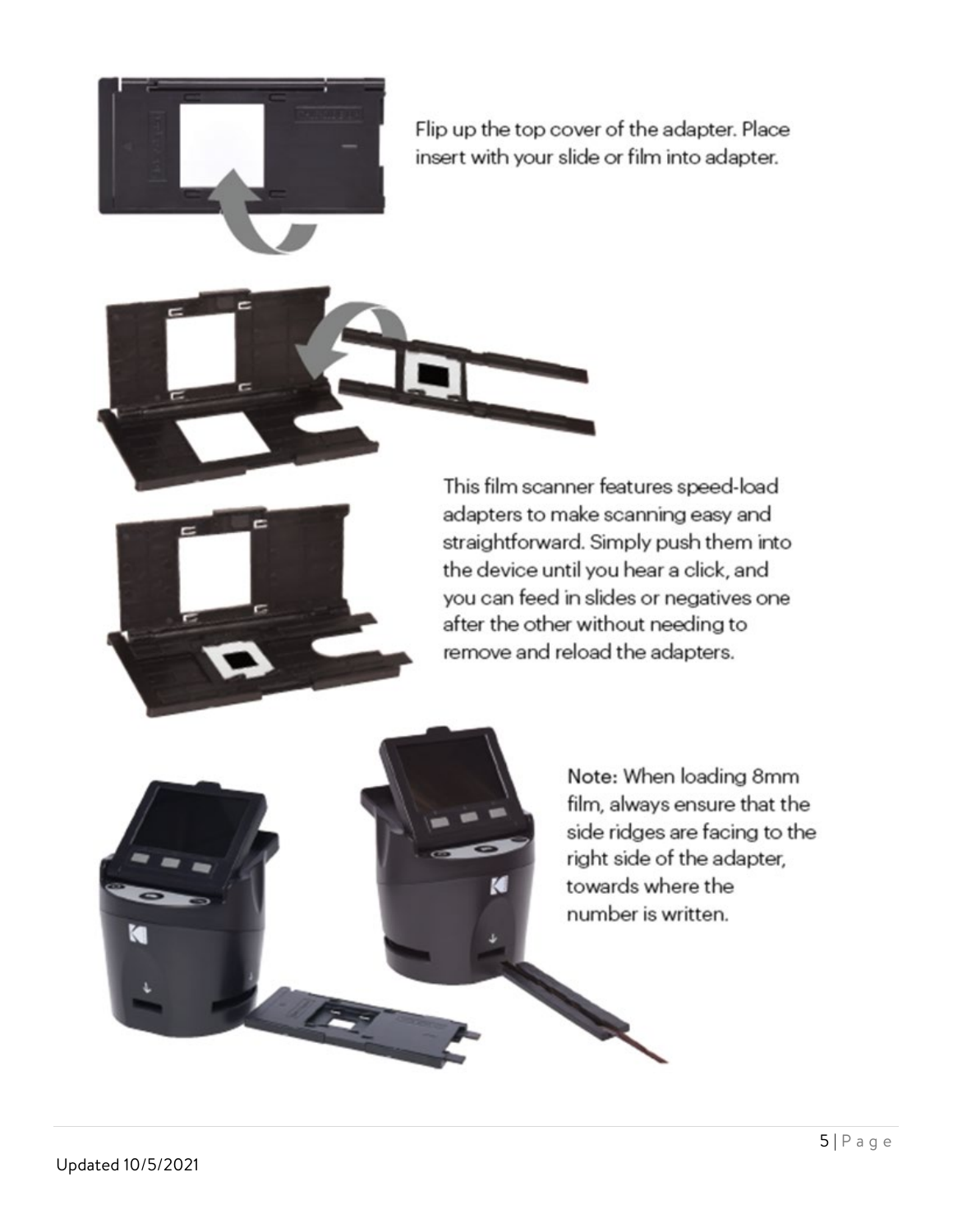# <span id="page-5-0"></span>Scanning:

Once you power on the scanner, the LCD screen will display the currently selected film type, adapter, and insert information for 5 seconds before it brings up the capture mode screen.

The Home screen will appear when the unit is powered on, after the Home button is pushed, and whenever SAVE/EXIT is selected from the menu. Please note that SAVE/**EXIT** has a different function than SAVE/**BACK**. Selecting SAVE/BACK will take you back to whichever submenu you are currently using. The submenus include Gallery, Capture, and Settings.

## **Capture Mode**

- 1. Press the function key under the Capture icon on the screen. Your loaded image will appear on the LCD screen. The status bar on the top—indicating the active mode and settings—will disappear after 15 seconds. Press any function key to bring it back.
	- a. The underlined text indicates the highlighted setting. The highlighted settings can be accessed by pressing the Select button.
	- b. By selecting color adjustment, you will be taken to the settings menu to adjust the color of the photo.
	- c. By selecting Info, you will be taken to a screen that tells you which adapters are needed for the current mode. If you want to change the film type, you will need to do so manually in the Film Type settings.
- 2. Press the Capture button to capture and save an image. Please note that an ERROR message will appear if the SD card is full or if no memory card is inserted into the unit.
- 3. Press any function key to bring up the status bar at the top of the screen.
- 4. The Color Adjustment screen will appear.
	- a. Press the right function key (Info) to review your film type, adapter, and insert.
	- b. Press the center function key (Select) to adjust color and brightness.
	- c. Press the left function key to return to the image and then press Select to go back to capture mode.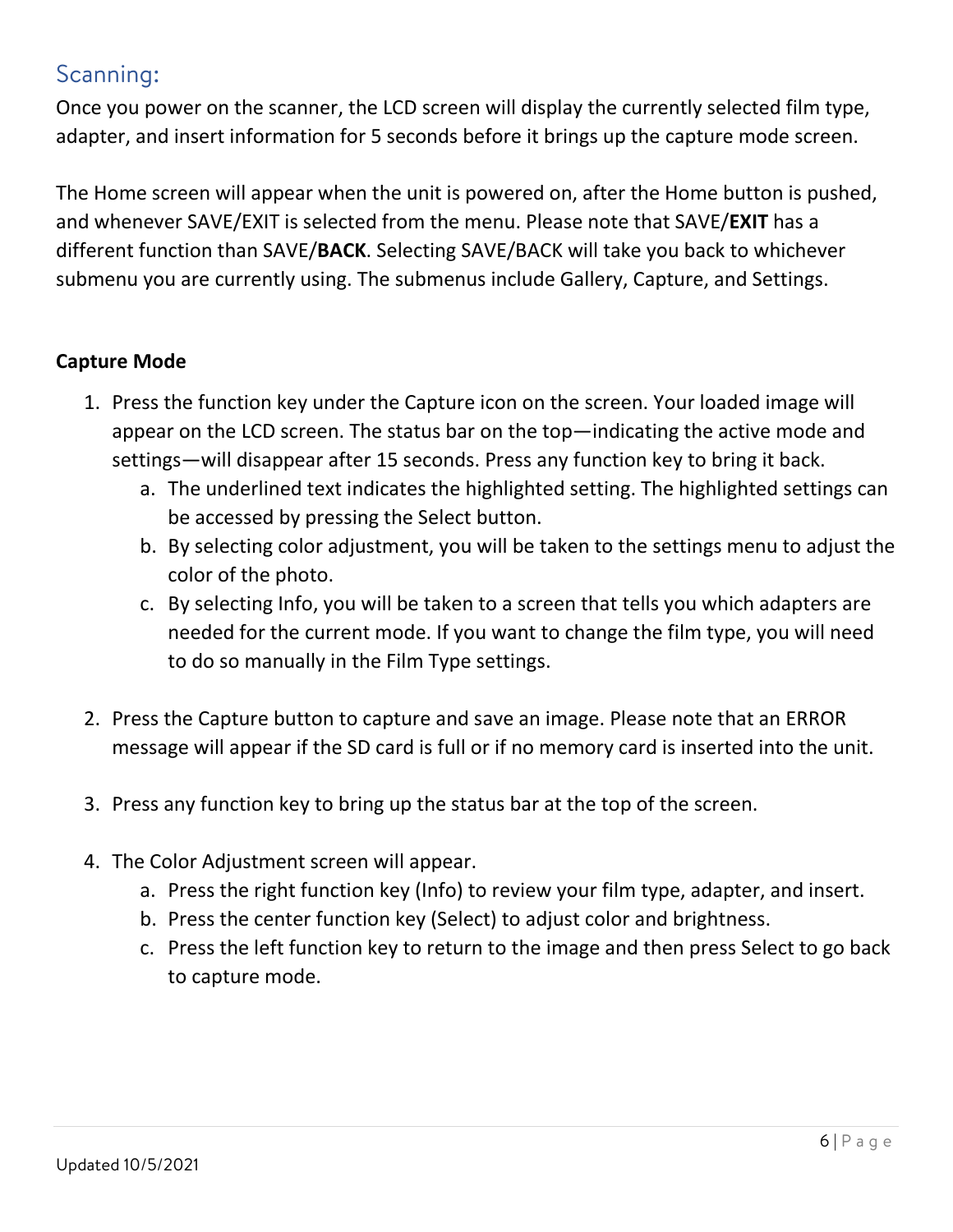### **Color and Brightness Adjustment**

- 1. To adjust brightness and color, press the center function key (Select).
- 2. 'Brightness' will be highlighted in the status bar. Press the center key (Adjust) to bring up the brightness scale. Use the keys under the left < and right > arrows to increase > or decrease < the brightness.
- 3. Press the center function key (Save/Back)
- 4. Choose the right function key (down arrow) to scroll through brightness and color settings.

There are 4 color adjustment settings:

 $R = Red$  G = Green B = Blue RESET = Default color and brightness setting

For each setting, a scale will appear at the bottom of the screen. Press the center function key (Adjust) to adjust each color, then press the function keys under the decrease – and increase + symbols. Press the center function key again (Save/Back) to save your selection. Use the right key (down arrow) to navigate each color setting. Please note that the color adjustment resets to the default "0" after the film scanner has been restarted.

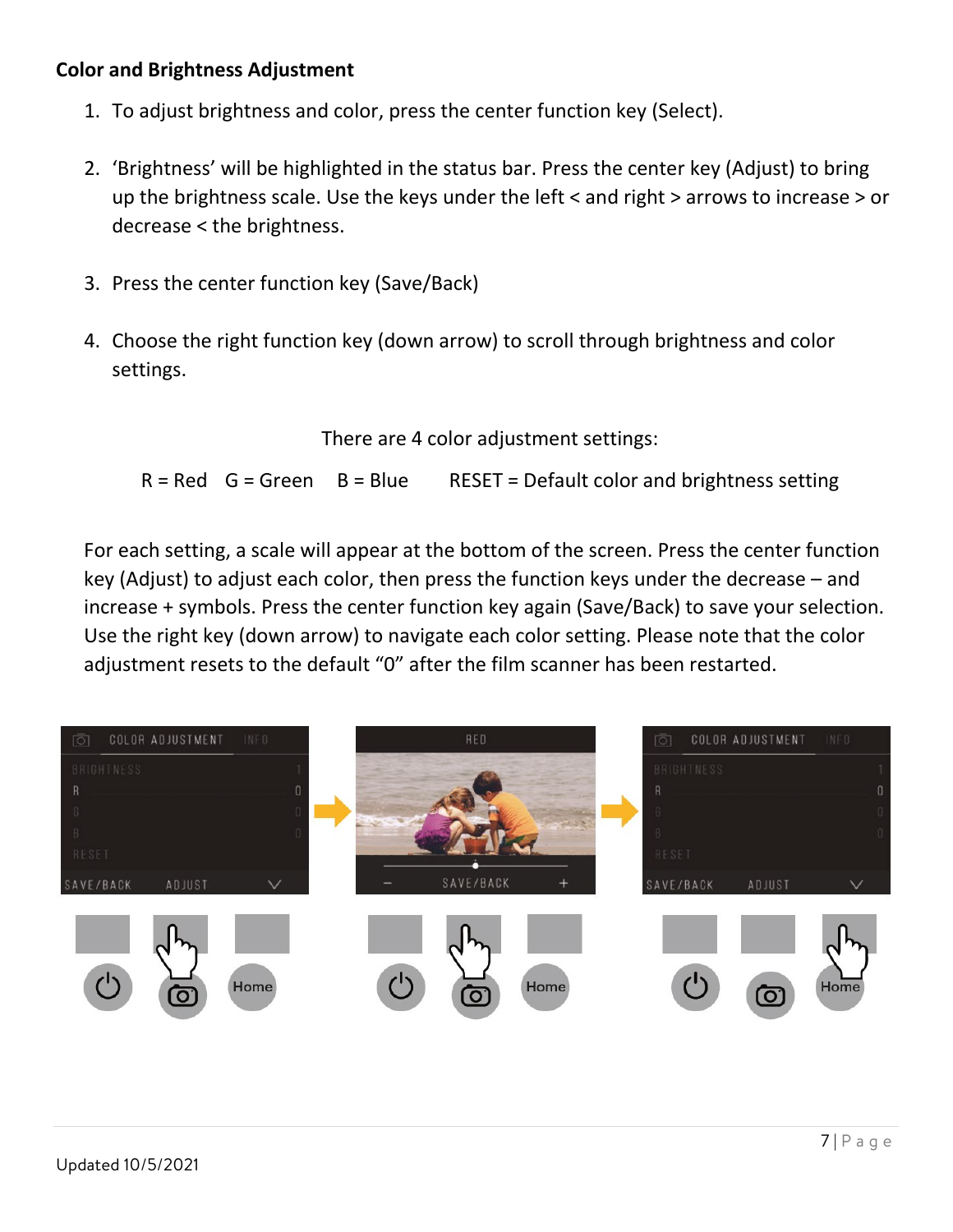## **Gallery Mode**

- 1. Press the Home button and select the function key under Gallery to view and edit your images.
- 2. Use the left < and right > function keys to scroll through the images.
- 3. To edit or delete and image, choose the center function key (Select) when that image appears on the screen.
- 4. Press the function keys under the right > symbol to navigate the choices in the top status bar: Rotate, Flip (>|<), Delete, and Slideshow. Press the function key under Select when you have made your choice.

#### **Settings Mode**

From the Home screen, select Settings by pressing the function key under the Settings icon. Press the corresponding function key under the left < and right > arrow symbols to scroll through the settings. Press the function key under any of the icons that appear on the screen to enter that function's submenu.

- Film Type
	- o Choose one of the 3 film types and a film size:
		- **Negative: 135, 110, 126**
		- Slides: 135, 110, 126, SUPER8, 8MM
		- B&W: 135, 110, 126
	- o Once the film type and size are selected, a confirmation screen with appear with directions. Press Save/Exit and return to the Home screen.
- **Resolution** 
	- o Choose between the standard 14-megapixel scan or enable the built-in software interpolation to enhance the image quality to 22.
	- o Once the desired setting is selected, press the Save/Exit button.
- LCD Brightness
	- $\circ$  Use the + and keys to adjust the brightness of the LCD screen.
	- o To confirm your selection, press the Save/Exit button.